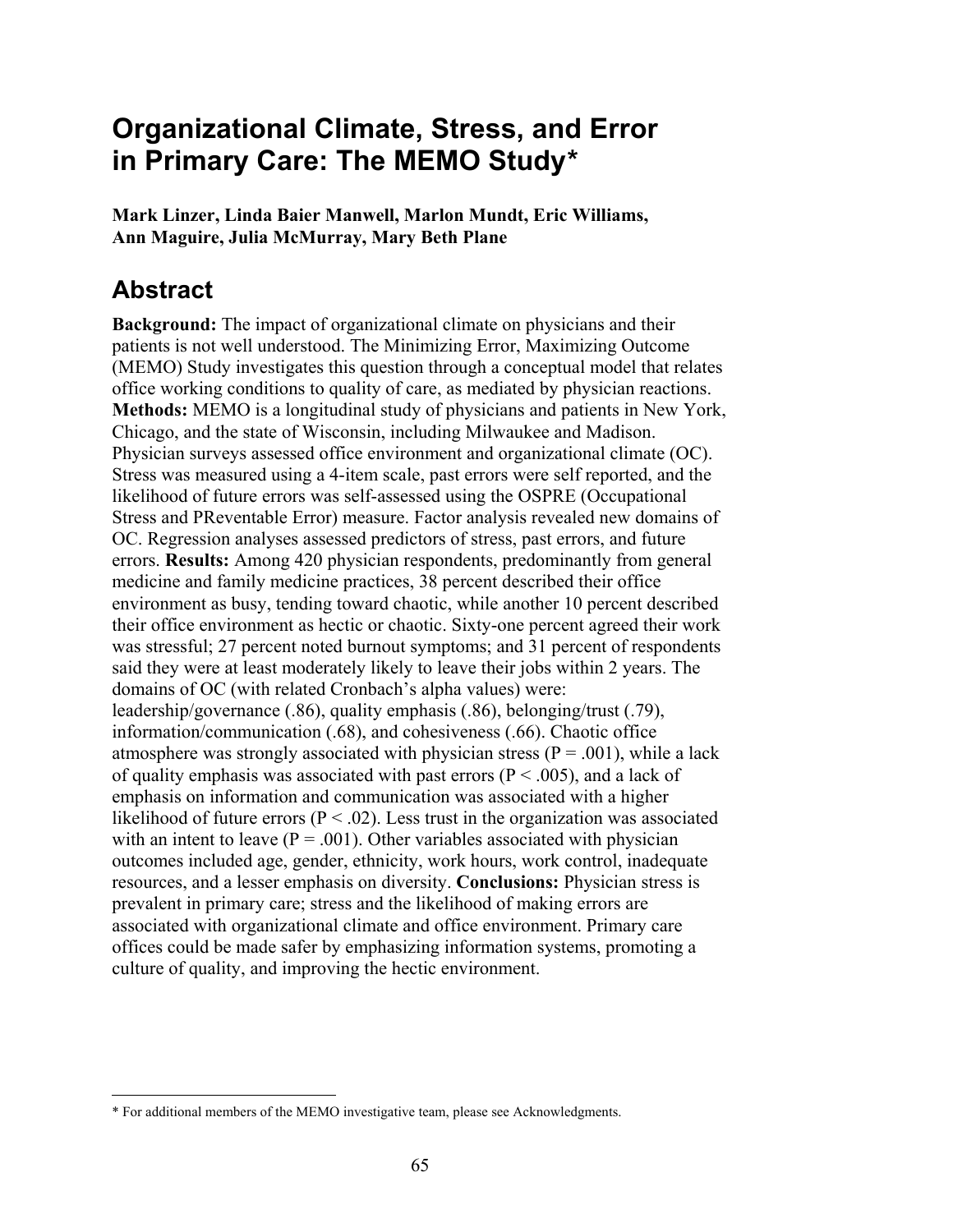## **Introduction**

While much research has focused on stress among health care workers,  $1-3$  only a handful of studies have investigated the impact of stress on patient outcomes. Those works suggest that dissatisfaction, stress, and burnout are associated with patient dissatisfaction,<sup>4–6</sup> diminished adherence to medical treatments,<sup>7,8</sup> and poorer prescribing behaviors.<sup>9–11</sup> Poor worker well-being is, in turn, driven by organizational context, including both climate and culture. For example, Nystrom<sup>12</sup> found that clinics that had strong task norms and valued pragmatism had higher levels of satisfaction and commitment among their staffs. Similarly, Williams, et al.<sup>13</sup> found that physicians experienced higher stress levels when they lacked control over their workplace and administrative issues. Driven by the Institute of Medicine report, the MEMO (Minimizing Error, Maximizing Outcome) Study conceptually links and empirically examines the interrelationships between working conditions in physicians' offices, their impact on physician reactions such as satisfaction, stress, burnout and turnover, and the ultimate impact of working conditions on the quality of care provided by these physicians. This paper provides early data from the MEMO Study linking organizational structure and climate with physician reactions.

### **Figure 1. MEMO Conceptual Model**



The conceptual model for our work (Figure 1) ties workplace characteristics to physician stress, satisfaction, burnout, and mental health. These factors may, in turn, have a direct impact on patient outcomes including satisfaction, quality, and errors. This model was derived from our earlier work, the Physician Worklife Study<sup>14,15</sup> as well as the pioneering work of Lazarus and Folkman,<sup>16</sup> and Ivancevich and Matteson.<sup>17</sup> Organizational climate in health care (i.e., the perception of culture by those within it) has been described by several authors, including Shortell,<sup>18</sup> Wakefield,<sup>19</sup> and Kralewski.<sup>20</sup> We chose to modify scales from Kralewski's work for use in new analyses designed to define domains of organizational climate within the offices of ambulatory care physicians. We further sought to determine the impact of office environment pace on physician stress. Finally, we asked physicians to assess their past error histories and the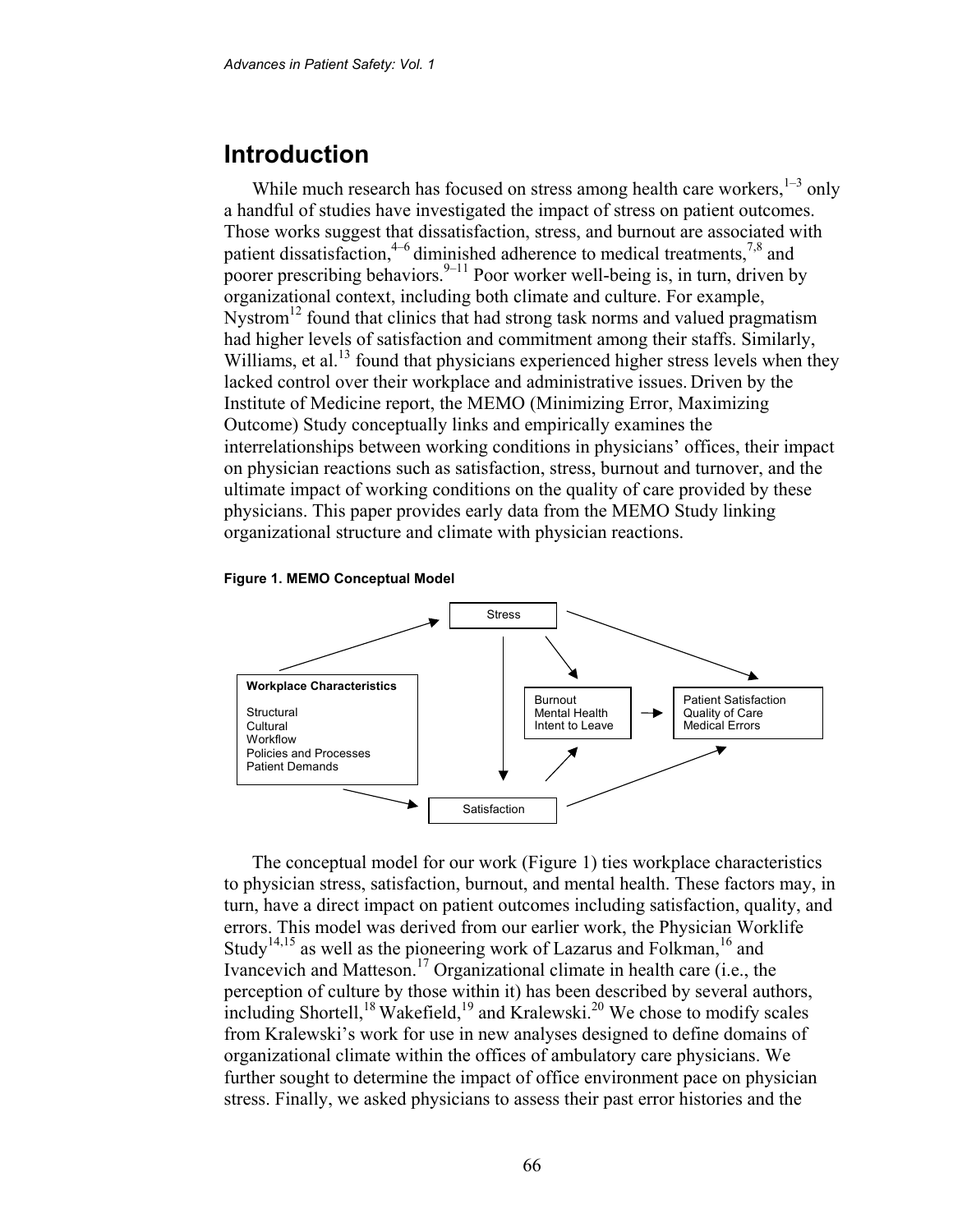likelihood that they would commit mistakes in the future; we then attempted to discern links between these safety variables and the domains of organizational climate.

## **Methods**

1

MEMO was developed in response to a Request for Application (RFA) from the Agency for Healthcare Research and Quality's Patient Safety Initiative, a large series of national projects investigating factors aimed at making the health system safer. Within the larger group of studies is a smaller group of projects (n=21) including MEMO that are intended to assess the impact of working conditions on patient safety and the quality of care. Key MEMO personnel have worked in collaboration with other working condition grantees to develop models based on data obtained from numerous health care settings.†

Now 2 years into the 3-year project horizon, the study aims of MEMO are to: (1) investigate the effect of workplace characteristics on patient outcomes, (2) assess the role of physicians as mediators of this effect, and (3) determine if the best outcomes occur in practices with low physician stress and burnout. MEMO further seeks to identify specific gender, ethnicity, and location (rural and urban) issues pertinent to physicians and their patients. The research settings include academically affiliated outpatient practices, managed care practices, and small group practices (including many rural groups) throughout Wisconsin. The target sample also includes urban practices from the Chicago, New York, and Milwaukee areas with a high proportion of vulnerable patients.

The first phase of MEMO included focus groups involving clinicians, office staff, and patients. The analysis revealed several important findings, including the high and rising level of "busyness" in a typical ambulatory care practice, and the discovery that patients are remarkably perceptive with regard to the quality of care they received and the stresses endured by their physicians. In the second phase, we utilized this information to develop a physician survey, an organizational assessment instrument for practice managers, and a checklist for on-site assessments of participating offices by research assistants. Specifically, our finding from the focus groups that hectic office environments may potentially contribute to adverse patient outcomes resulted in an on-site assessment instrument and the inclusion of a single question that asked about office pace across the physician, organizational assessment, on-site assessment, and patient surveys. Moreover, a theme emerged from the physician focus groups regarding the organization of clinical practices, which led to a series of organizational assessment questions about bottlenecks, communications practices, and use of information technology. In the third and final phase of MEMO, a patient survey and medical record review are being used to gather quality and safety data. The data presented in the current paper come from the second (cross-sectional) phase of the project.

<sup>†</sup> Also see the paper, *Organizational Climate of Staff Working Conditions and Safety—An Integrative Model*, by Dr. Patricia Stone and colleagues, in Volume 2 of this publication.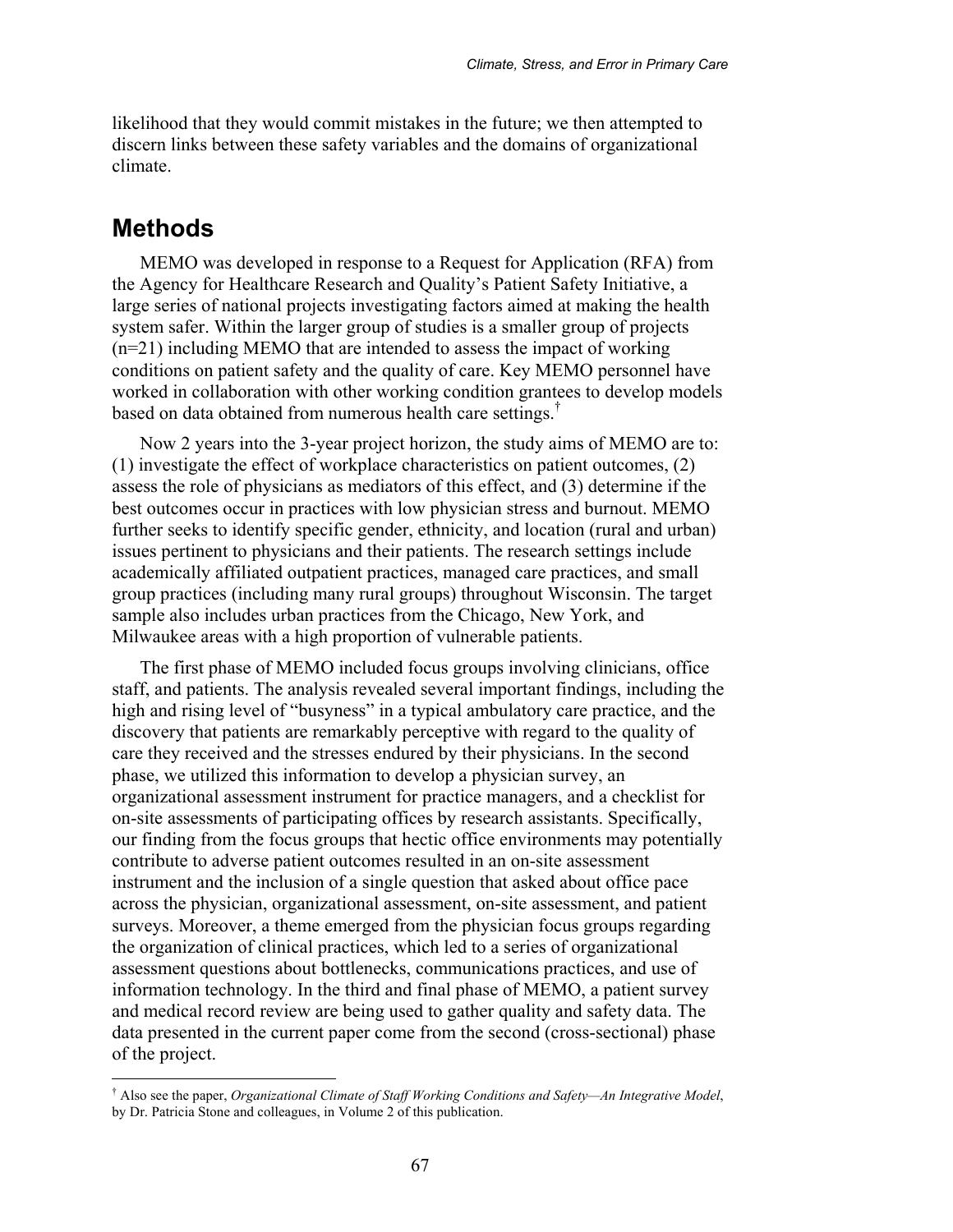The clinician survey was derived in part from our Physician Worklife Study instrument,<sup>14, 15</sup> and included our five-item global job satisfaction measure and a newly implemented four-item job stress measure.<sup> $21$ </sup> Organizational climate was measured using a scale adapted from Kralewski's instrument,<sup>20</sup> which was developed for use in physician offices. We asked physicians about burnout (using a single-item measure from Freeborn<sup>22</sup>) and whether they intended to leave the practice. The survey included single-item measures of practice emphasis with respect to issues such as work–home balance, professionalism, and diversity in office staff, as well as single items concerning access to resources, interpreters, and referrals. Control of the work environment was measured with a 13-item scale employed for the Physician Worklife Study; this scale had clusters of items that correlated strongly with overall life stress.<sup>23</sup> Survey scores were normalized to a scale ranging from 0 to 100.

We assessed the physicians' self-reported likelihood of future errors with a novel nine-item scale that addressed errors committed in the management of common chronic medical conditions. Entitled the "Occupational Stress and PReventable Error" measure (OSPRE), this scale includes such questions as: "How likely is it over the next month that you will overlook a diagnosis of hypertension in a patient with 2 to 3 elevated blood pressures?" (scored from "very unlikely" to "very likely"). In addition, physicians assessed their frequency of errors or shortcomings over the past year in five areas: incomplete discussion of treatment, medication errors, lack of attention to illness impact, minimal reaction to a patient's death, and guilt about lack of humanitarian perspective (scored from "never" to "weekly"). Pace of the office environment was determined with a single item measure derived from the physician focus groups. This measure utilized a 5-point scale ranging from "calm" to "hectic or chaotic." Mental health was determined using the 12-item General Health Questionnaire  $(GHO-12)$ <sup>24</sup>. In this scale, physicians were asked about such issues as sadness, self-esteem, ability to concentrate, worry, and strain. A score of 4 or higher was considered a positive screen for mental health issues.

Every attempt was made to recover surveys from all ambulatory general internal medicine and family medicine physicians at each clinical site, using multiple mailings and e-mail or telephone reminders. Once it was determined that we had received the maximum number of surveys that were likely to be returned, data were entered into an isolated computer (not connected to a network) with rigorous attention to confidentiality. Analyses included: (1) split sample exploratory factor analysis (EFA) and confirmatory factor analysis (CFA) of the 31 items related to organizational climate, (2) simple correlation analyses linking organizational structural and climate characteristics to physician reactions, and (3) stepwise linear regression analyses of factors associated with physician stress, satisfaction, mental health, intent to leave the practice, and the chance of committing or having committed errors. Internal consistency of the stress, satisfaction, and OSPRE scales were assessed with Cronbach's alpha, a measure of how reliably or consistently a set of items measures a single construct.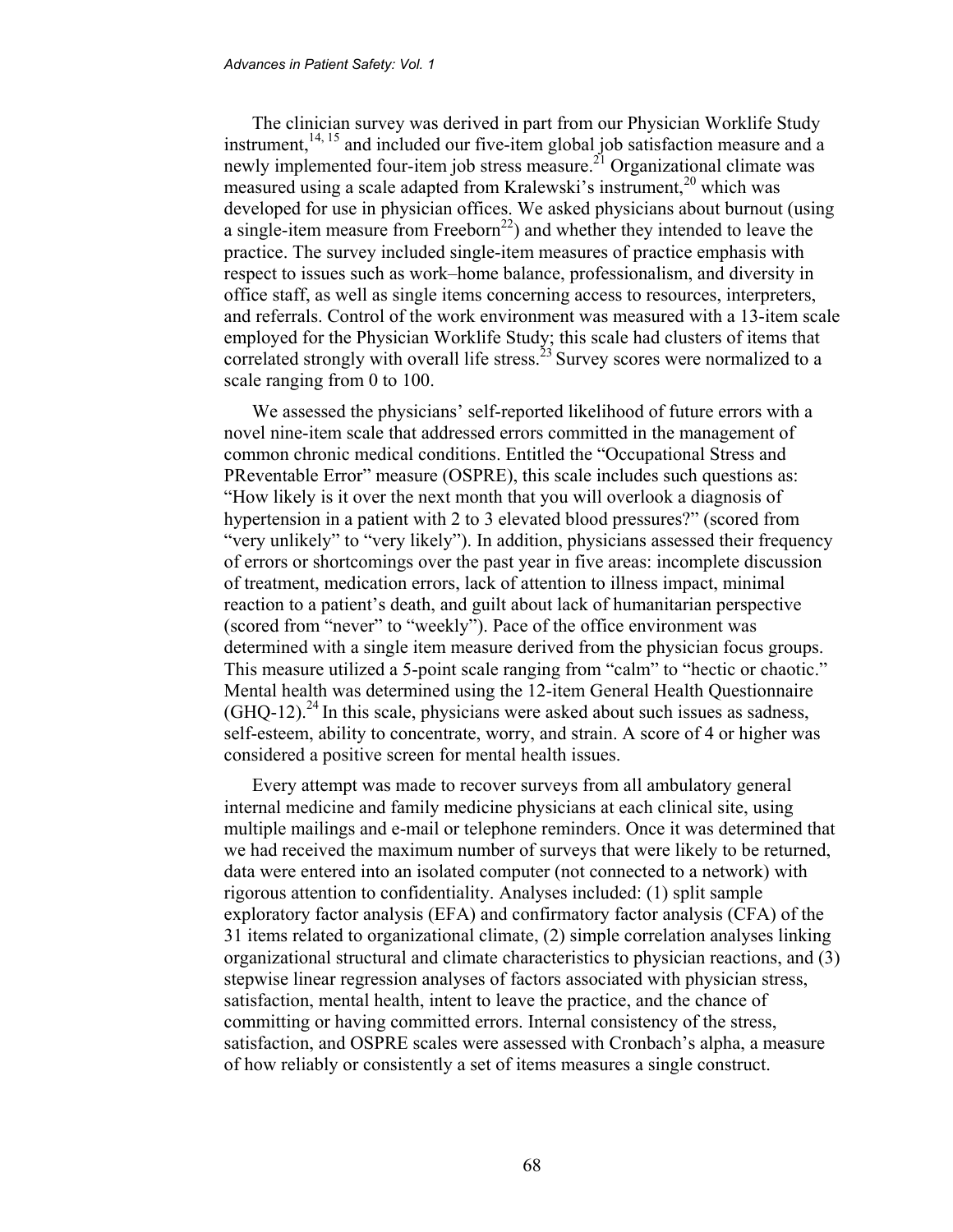## **Results**

The physician sample of 420 is 84 percent of the original target sample of 500. Sixty-one percent of the contacted physicians agreed to participate. Table 1 illustrates the sociodemographic characteristics of the sample. While the age range was wide, the average age was 43. Close to half (44 percent) were female, and 23 percent were non-white. Respondents were evenly split between general internal medicine and family medicine, and were a relatively stable group, averaging over 8 years in their current practices. Open access scheduling was present in just under half of the practices, for an average of 16 months. The average workweek—excluding night call—was close to 50 hours. Sixteen percent of the sample worked part time, defined as less than 40 hours per week.

The typical practice (as estimated by physician respondents) was comprised predominantly of female patients (Table 2), with meaningful numbers of patients who spoke little English (13%), suffered from chronic pain (17%), had alcohol or other substance abuse problems (12%), or were generally frustrating to deal with (12%). Over one-third of patients have complex or numerous psychosocial problems, and a similar number were considered to visit regularly while ignoring medical advice. These findings denote a complex medical practice for these geographically disparate primary care physicians.

In their assessment of the work environment, the physicians described a modest to moderate amount of work control (50, on a normalized scale from 0 to 100), with a wide overall range from 7 to 93. The pace of the office was described as busy by 46 percent, busy tending toward chaotic by 38 percent, and hectic or chaotic by 10 percent of those surveyed. For the single item measures of organizational climate, physicians agreed most with the statements (on a scale from 1 to 4, where  $1 =$  not at all and  $4 =$  to a great extent) that "quality of care is goal one" (3.0), "there is widespread agreement about most moral/ethical issues" (3.0), and "candid and open communication exists between physicians and nurses" (2.9). The least agreement was seen with the statements, "There is broad involvement of physicians in most financial decisions" (1.8), "there is open discussion of clinical failures" (1.9), and "our administrators obtain and provide us with information that helps us improve the cost-effectiveness of our patients' care" (2.0).

Factor analysis of the 31 organizational climate items resulted in the identification of five domains (Table 3): (1) alignment between leadership and physician values (8 items, alpha = .86), (2) practice emphasis on quality (11 items, alpha =  $(0.86)$ ,  $(3)$  sense of trust or belonging  $(5$  items, alpha =  $.79)$ ,  $(4)$ practice emphasis on information and communication (4 items, alpha = .68), and (5) cohesiveness (3 items, alpha = .66). The latter three scales (trust, information, and cohesiveness) were endorsed most often, implying that physicians found these cultural aspects of the practice to be the most prevalent. The leadership values scale, used to indicate the alignment in values between physicians and leadership, is a new scale and was not part of Kralewski's 1996 study.<sup>4</sup>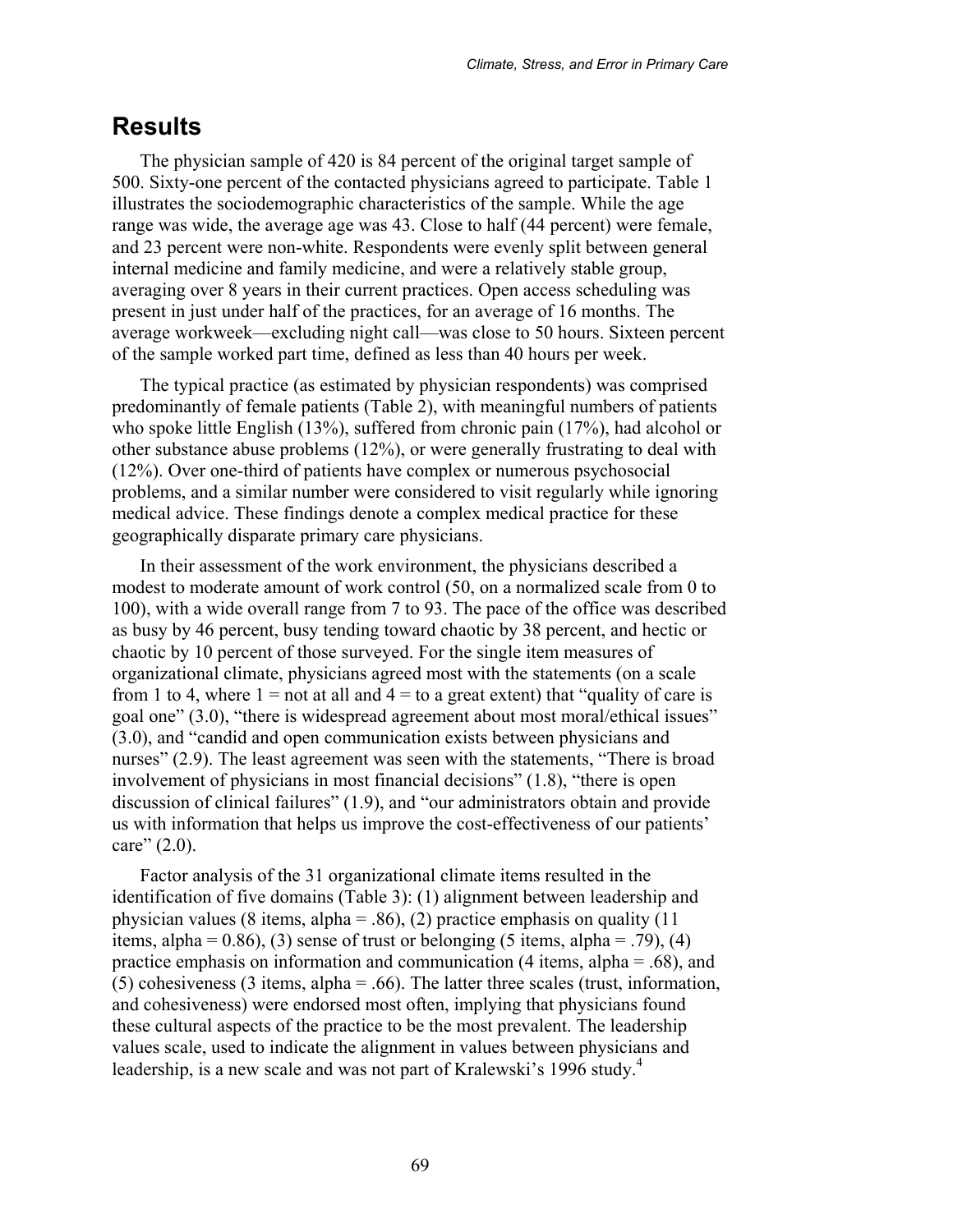| Age in years, mean (SD)               | 43 (10), range: 29-89 |
|---------------------------------------|-----------------------|
| Gender (% female)                     | 44                    |
| <b>Ethnicity</b><br>$(\% )$           |                       |
| Hispanic                              | 4                     |
| White                                 | 77                    |
| <b>Black</b>                          | 6                     |
| Asian                                 | 12                    |
| Native American                       | 1                     |
| <b>Specialty</b>                      | (%)                   |
| <b>Family Medicine</b>                | 47                    |
| General Internal Medicine             | 50                    |
| Other                                 | 3                     |
| Years in current practice, mean (SD)  | 8.4(8.0)              |
| Open access appointment system (%)    | 44                    |
| Practice owner (%)                    | 13                    |
| Income, median                        | \$125,000-\$150,000   |
| Full time (%)                         | 84%                   |
| Workload                              | (hours/week)          |
| Seeing patients in office             | 26                    |
| Seeing patients in hospital           | 5                     |
| Patient activities (phone, paperwork) | 8                     |
| Teaching/research                     | 5                     |
| Other work activities (e.g. admin.)   | 5                     |
| Total (not including on-call)         | 49                    |
| On-call days per month (mean)         | 5                     |

**Table 1. Characteristics of MEMO study physician participants (n=420)** 

| <b>Patient type</b>             | <b>Percent</b> |
|---------------------------------|----------------|
| Female                          | 62             |
| Elderly                         | 36             |
| Non-English Speaking            | 13             |
| Chronic Pain                    | 17             |
| Numerous Medical Problems       | 45             |
| Numerous Psychosocial Problems  | 35             |
| <b>Frustrating to Deal With</b> | 12             |
| Alcohol or Substance Abuse      | 12             |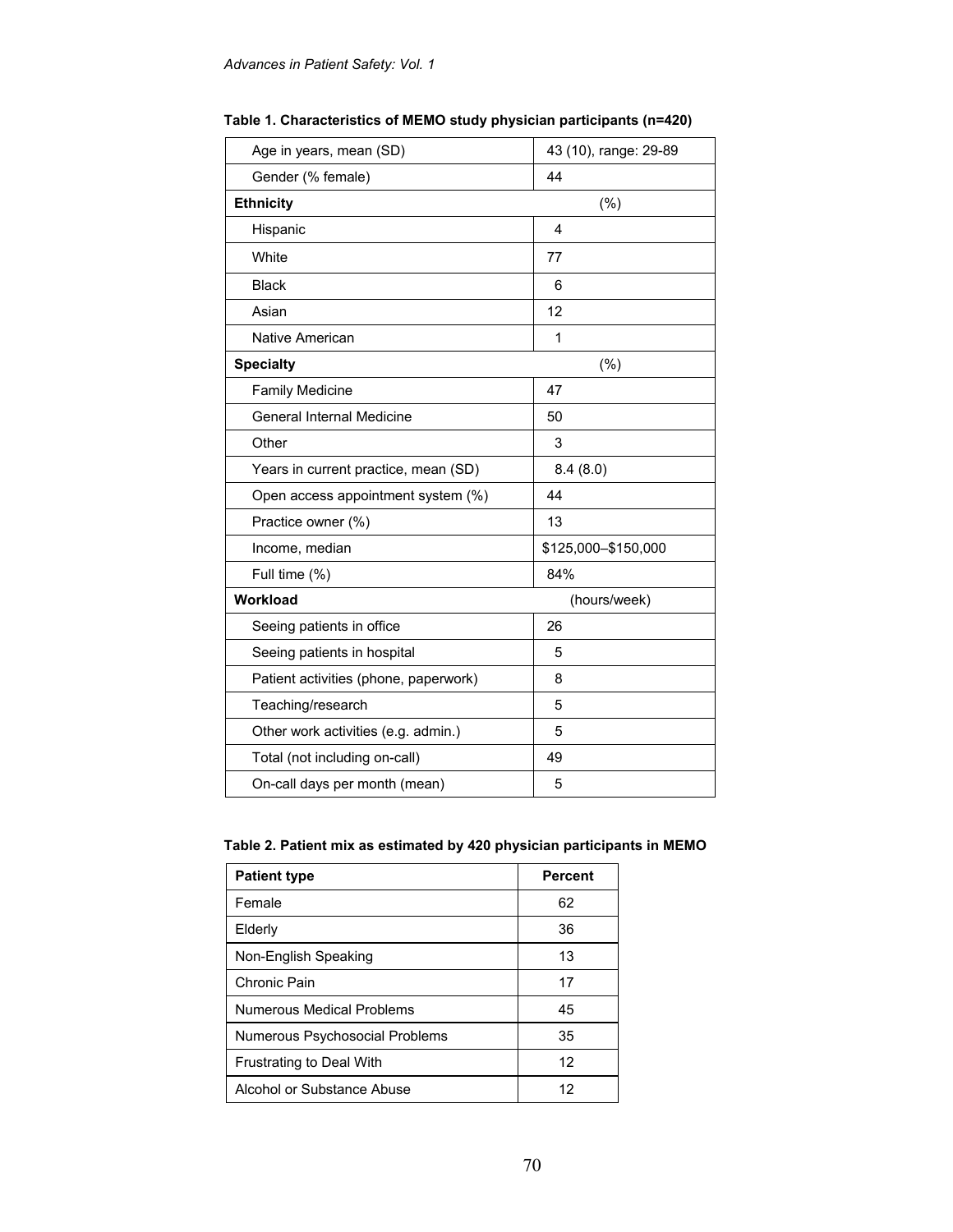### **Table 3. Organizational climate domains from the MEMO study**

| Leadership/Governance alignment scale                                                                                                 | mean (sd) alpha |
|---------------------------------------------------------------------------------------------------------------------------------------|-----------------|
|                                                                                                                                       | $2.2*(0.7) .86$ |
| c. Our physician compensation formula is well aligned with our<br>organization's goals.                                               | 2.4(0.9)        |
| e. There is broad involvement of physicians in most financial<br>decisions.                                                           | 1.8(0.9)        |
| f. Our administrators obtain and provide us with information that<br>helps us improve the cost effectiveness of our patient care.     | 2.0(0.9)        |
| g. Our compensation plan rewards those who work hard for our<br>group.                                                                | 2.3(1.1)        |
| k. Our physician compensation formula is well understood by our<br>physicians.                                                        | 2.1(1.0)        |
| I. Our administrative decision-making process is described as<br>consensus building.                                                  | 2.1(0.9)        |
| o. The business office and administration are considered to be a<br>very important part of our group practice.                        | 2.4(1.0)        |
| r. There is rapid change in clinical practice among our physicians<br>when studies indicate that we can improve quality/reduce costs. | 2.3(0.7)        |

#### **Quality emphasis scale: mean (sd) alpha**

|                                                                                        | $2.5*(0.6) .86$ |
|----------------------------------------------------------------------------------------|-----------------|
| b. Physicians who develop inappropriate patient care practices<br>will be "talked to." | 2.6(1.0)        |
| i. We emphasize patient satisfaction.                                                  | 2.9(0.9)        |
| j. The quality of each physician's work is closely monitored.                          | 2.1(0.8)        |
| m. There is an identifiable practice style that we all try to adhere<br>to.            | 2.3(0.8)        |
| u. There is a high level of commitment to measuring clinical<br>outcomes.              | 2.4(0.8)        |
| v. Quality of care is goal one.                                                        | 3.0(0.8)        |
| bb. We have developed a common standard of care.                                       | 2.5(0.8)        |
| cc. Our clinical leadership is concerned with quality of care<br>issues.               | 2.9(0.8)        |
| dd. Adequate training is provided in dealing with quality of care<br>issues.           | 2.4(0.8)        |
| ee. Making changes to reduce the possibility of substandard care<br>is difficult.      | 2.7(0.8)        |
| aa. There is a general agreement on treatment methods.                                 | 2.8(0.7)        |

Physician reactions included job satisfaction, stress, burnout, intention to leave the current practice, physical health, and mental health. An analysis of the 5-item job satisfaction scale resulted in a Cronbach's alpha of 0.86. Similar analyses of the 4-item stress scale and the OSPRE resulted in alphas of 0.83 and 0.87 respectively.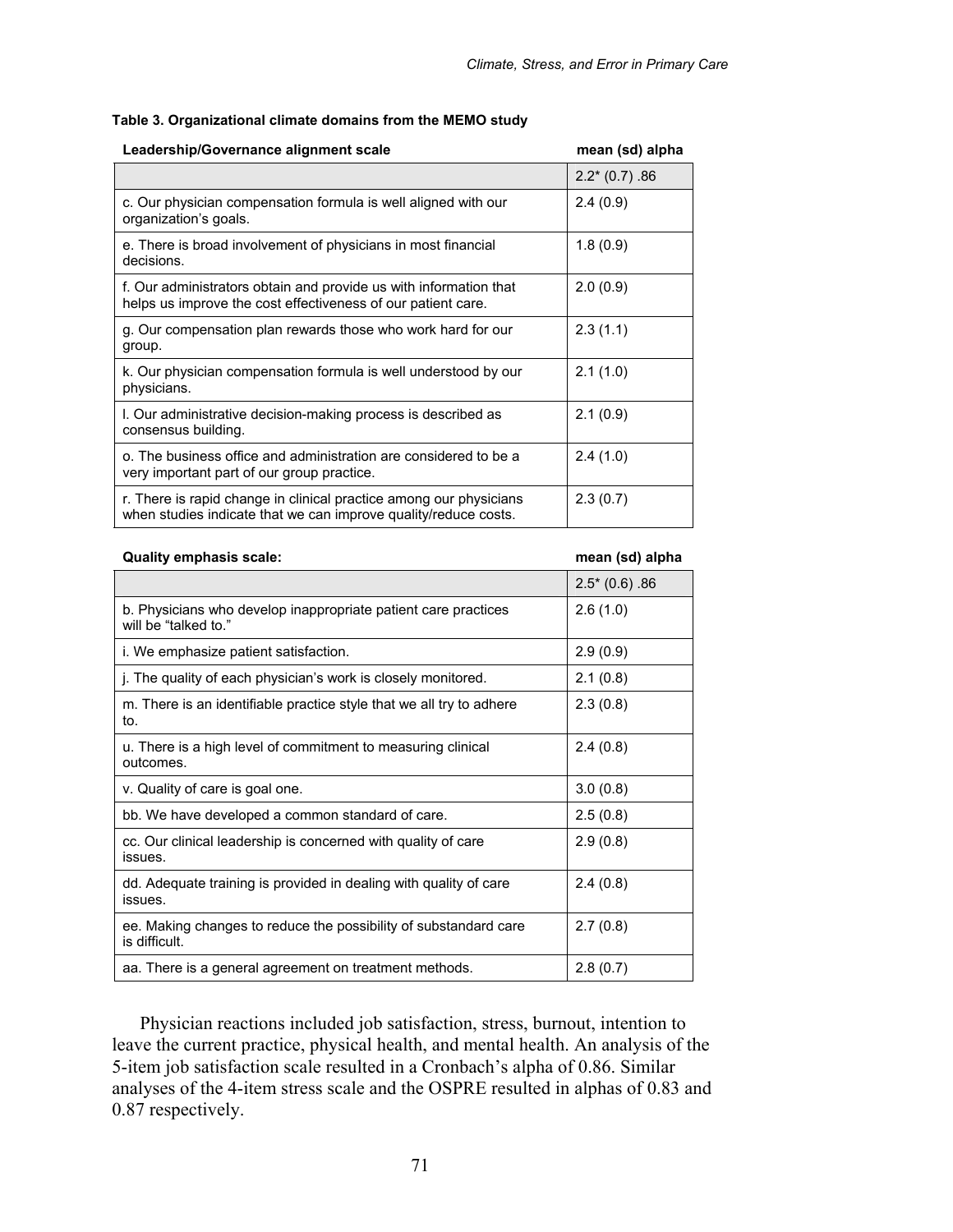#### **Table 3. Organizational climate domains from the MEMO study, cont.**

| <b>Organizational trust/Belonging scale</b>                                                                     | mean (sd) alpha |
|-----------------------------------------------------------------------------------------------------------------|-----------------|
|                                                                                                                 | $2.6*(0.7) .79$ |
| q. There is a strong sense of belonging to the group.                                                           | 2.7(0.9)        |
| s. There is a great deal of organizational loyalty.                                                             | 2.5(0.8)        |
| t. There is a strong sense of responsibility to help one of our<br>physicians if he/she has a personal problem. | 2.9(0.9)        |
| y. We encourage the internal reporting of all adverse patient care<br>events.                                   | 2.5(0.9)        |
| z. There is a high degree of organizational trust.                                                              | 2.2(0.9)        |

#### **Information/Communication scale** mean (sd) alpha

|                                                                                                                                            | $2.6*(0.7)$ .68 |
|--------------------------------------------------------------------------------------------------------------------------------------------|-----------------|
| n. We have very good methods to assure that our physicians<br>change their practices to include new technologies and research<br>findings. | 2.1(0.8)        |
| p. We rely heavily on electronic information systems to provide cost<br>effective care.                                                    | 2.4(1.0)        |
| w. We rely heavily on computer-based information when seeing a<br>patient.                                                                 | 2.5(1.0)        |
| x. Candid and open communications exist between physicians and<br>nurses.                                                                  | 2.9(0.8)        |

#### **Cohesiveness scale mean (sd) alpha**

|                                                                   | $2.6*(0.6)$ .66 |
|-------------------------------------------------------------------|-----------------|
| a. There is widespread agreement about most moral/ethical issues. | 3.0(0.8)        |
| d. There is a great deal of sharing of clinical information.      | 2.8(0.8)        |
| h. There is an open discussion of clinical failures.              | 1.9(0.8)        |

\* In response to the question, "To what degree do the following statements reflect the conditions in your group practice?" on a scale from 1 to 4, where  $1 = not$  at all, and  $4 = to$  a great extent. The letter prior to each statement refers to item on the MEMO Clinician Survey. Adapted from: Kralewski JD, et al. Assessing the culture of medical group practices. *Medical Care* 1996 34:377-388.

While 79 percent of the physician sample indicated satisfaction with their jobs, 61 percent agreed that their work was stressful, 27 percent described burnout symptoms, and 31 percent reported at least a moderately high likelihood of leaving their practice within 2 years. Seventy-three percent of the respondents described their physical health as "very good" or "better," but 26 percent scored 4 or higher on the GHQ-12 exam, indicating clinically meaningful mental health concerns in more than one-quarter of the participating providers.

Correlation analyses indicated numerous associations between organizational climate and key physician outcomes of satisfaction and stress. Satisfaction was strongly associated with work control ( $r = .46, P < .001$ ), a less hectic environment ( $r = .38$ ,  $P < .001$ ) and all five organizational climate scales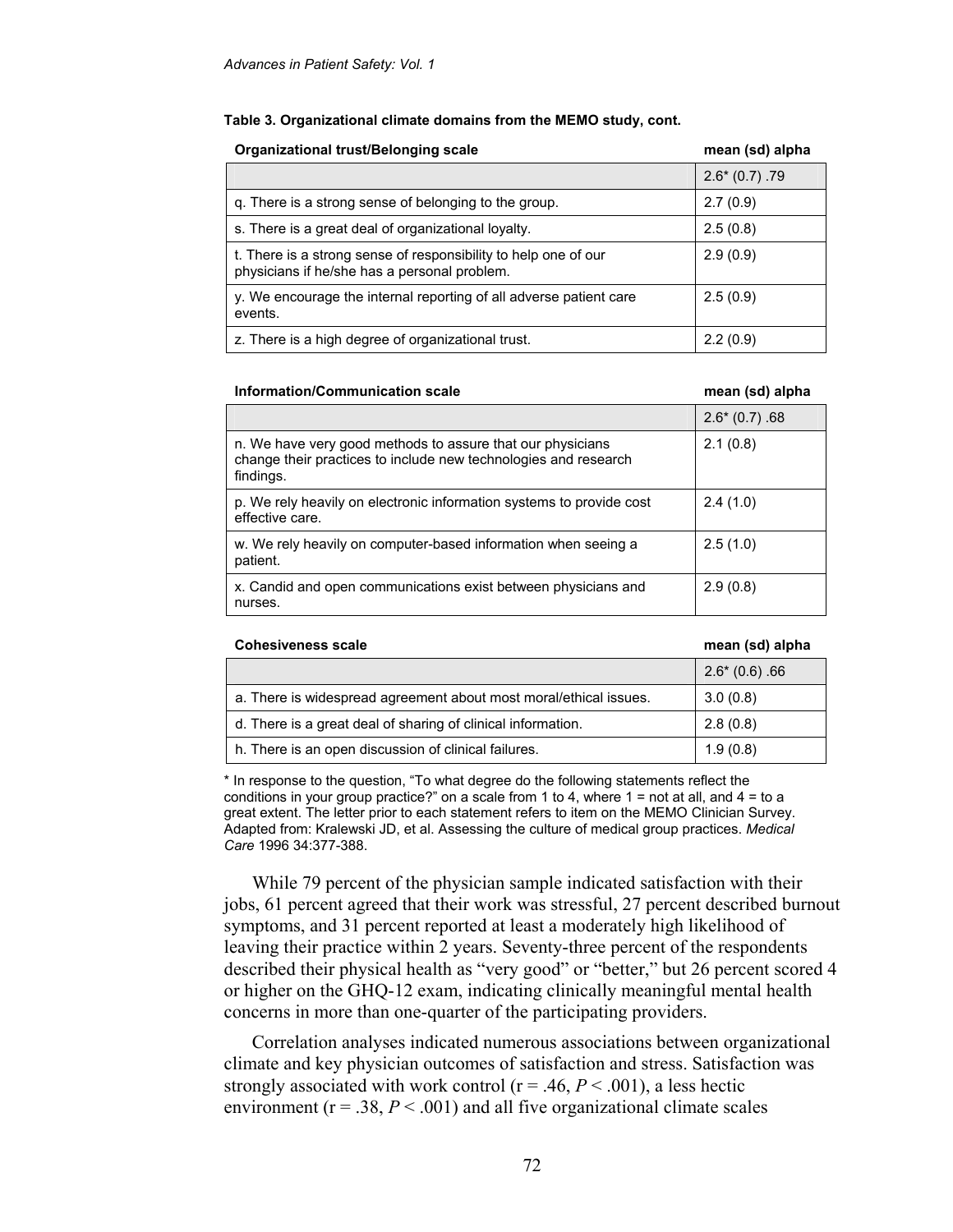| <b>Dependent variable</b> | Predictors (P)                                                  |
|---------------------------|-----------------------------------------------------------------|
| <b>Satisfaction</b>       | control (.001)                                                  |
|                           | trust (.001)                                                    |
|                           | resources (.001)                                                |
|                           | less chaos (.001)                                               |
| <b>Stress</b>             | less control (.001)                                             |
|                           | younger (.001)                                                  |
|                           | white (.006)                                                    |
|                           | fewer resources (.018)                                          |
|                           | more chaos (.001)                                               |
| Poorer mental health      | less resources (.001)                                           |
|                           | less control (.006)                                             |
|                           | more chaos (.001)                                               |
| Intent to leave           | less trust (.001)                                               |
|                           | fewer resources (.001)                                          |
|                           | older (.001)                                                    |
| Past errors               | fewer work hours (.002)                                         |
|                           | less emphasis on quality (.002)                                 |
|                           | male (.024)                                                     |
| Future error (OSPRE*)     | lack of emphasis on information and<br>communication (.017)     |
|                           | less emphasis on diversity among<br>clinicians and staff (.001) |

**Table 4. Reactions by 420 primary care physician participants: regression analyses** 

Independent variables in the regression analyses: work control, practice emphasis on select factors (e.g. work-home balance, diversity, teamwork, professionalism), office atmosphere (from calm to chaotic), and organizational culture domains. Most regressions also tested the impact of demographics.

\* Occupational Stress and PReventable Error measure.

(r's ranging from .25 to .50, all  $P < .001$ ). Stress was associated with lack of work control ( $r = .37$ ,  $P < .001$ ), a chaotic atmosphere ( $r = .48$ ,  $P < .001$ ), and all five organizational climate scales (r's ranging from .16 to .28, *P* < .001).

The regression analyses (Table 4) focused on the relationship of physician reactions to organizational climate. Satisfaction was associated with a sense of trust and belonging ( $P = .001$ ) and a less chaotic office environment ( $P = .001$ ), while stress related to the chaotic office  $(P = .001)$  and lack of work control  $(P = .001)$ . The chaotic office also was associated with diminished mental health  $(P = .001)$ , and a lack of trust in the organization was associated with an intent to leave  $(P = .001)$ . Physicians were more likely to report errors during the past year in offices where quality was not emphasized  $(P = .002)$ . Respondents predicted a higher likelihood of future errors in offices lacking an information and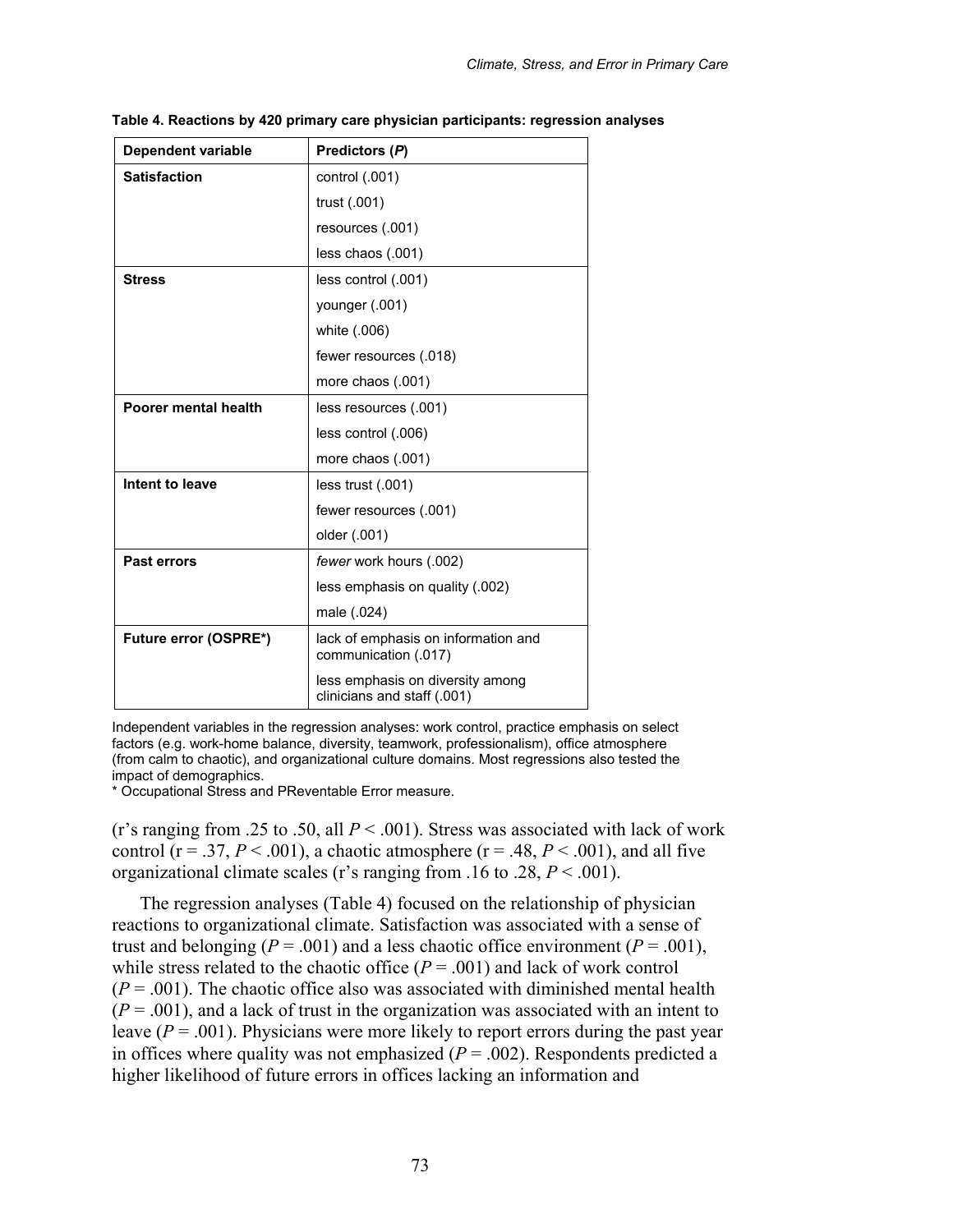communication emphasis ( $P = .017$ ), or in practices lacking an emphasis on diversity among the clinicians and staff  $(P = .001)$ . Some collinearity was present among organizational climate subscales, but this was not a major factor in the predominance of the chaos or work control variables in most of the reported stepwise regressions. In full multivariate linear regression models, collinearity did impact the model predicting the OSPRE, and two additional climate scales (trust and quality) were linked to the OSPRE scores, though only in combination due to collinearity.

## **Discussion**

The preliminary results from the MEMO study reinforce and extend the findings from the Physician Worklife Study.<sup>13, 23, 25, 26</sup> Large numbers of primary care physicians work in stressful environments that they describe as busy, tending toward hectic or chaotic. More than a quarter report mental health difficulties and burnout symptoms, and close to one-third are moderately likely to leave their job in 2 years. The MEMO data also revealed five scales of organizational climate: leadership, quality, trust, information, and cohesiveness. These scales overlap, and further extend Kralewski's work on the structure and culture of medical group practices.20 These five domains, along with the pace of the office, are associated with multiple physician reactions including satisfaction, stress, tendency to err, and intent to leave the practice. We have thus demonstrated a relationship between organizational climate and undesirable reactions by physicians. The final phase of MEMO will determine the impact of these variables on patient outcomes.

Occupational stress has received substantial attention in numerous industrial settings. Relatively little attention has been paid to stress in physicians, and few studies of stress in health care workers have addressed patient outcomes. The recent nursing shortage and the consequences of stress and burnout in nurses may foreshadow a similar phenomenon among physicians. Many factors create stress in health care workers: high work demands (including time pressure in office visits), low work control, and a difference in perceived values between physicians and health care leaders. Managed care places doctors in the uncomfortable position of controlling resource utilization, which, in turn, leads many patients to question the medical decisions made by their physicians—a trend that exposes physicians to an entirely new series of strains and stresses. Time pressure,  $27$ induced by the need to see high volumes of patients in already busy workdays, has increased pressure on primary care physicians. And as doctors move away from managing their own practices to increase their practice time, they find themselves with less control over their work environments and removed from some of the decisions and values of their office leaders. Future research must address the critical issues arising from this medical milieu, including the patientrelated consequences of these busy offices and high stress levels, and the potential effectiveness of physician stress management programs.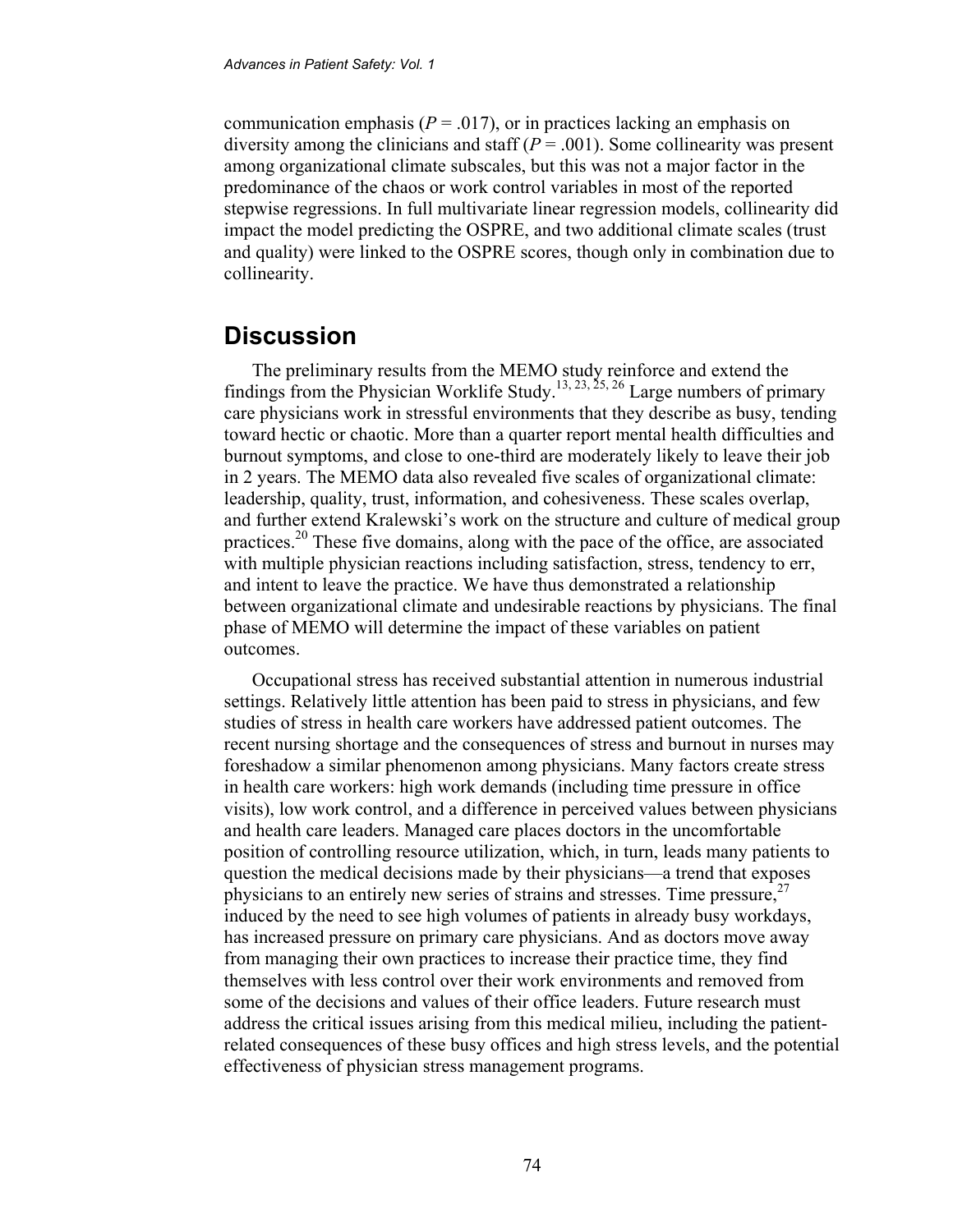Kralewski described nine domains of organizational culture in medical group practices, including collegiality, cohesiveness, organizational trust, quality emphasis, information emphasis, organizational identity, business emphasis, innovativeness, and autonomy.<sup>20</sup> We tested the six domains thought to be pertinent to the current study (the first six listed), and found four that remained in the new factor analyses (cohesiveness, trust, quality, and information), while a fifth (leadership values alignment) emerged. Two scales (collegiality and identity) were dropped, as some of their items shifted to the remaining domains. The five climate scales have internal consistency scores ranging from good to excellent, and correlate in regression analyses with a broad range of key variables, including physician satisfaction, intent to leave the practice, and past and future error assessments. All five scales were associated with stress in simple correlation analyses, and their lack of correlation with stress in the regressions may have been due to their correlation with the chaotic office environment that emerged as a strong and independent predictor of stress. The importance of the climate domains is found in their ability to provide critical information about sources of physician dissatisfaction and unsafe environments. Managers could use this information on practice climate to identify and target emerging issues before physicians consider leaving the practice or begin to make stress-related errors.

The chaotic office environment plays a prominent role in explaining adverse physician reactions such as stress, poor mental health, and job dissatisfaction. This is, to our knowledge, a new finding that will require further assessment. In particular, we need to know more about the remediable contributors to a chaotic environment, the relationship between the chaotic environment and adverse patient outcomes, and the amount of agreement between different observers (e.g., clinicians, managers, and research assistants) concerning this assessment. If these findings continue to pinpoint the busy or chaotic environment as a risk factor for stress and error, then physician offices rated as busy tending toward chaotic might be the immediate targets of safety improvement efforts.

Our study population is diverse, and many female, minority, rural, and inner city physicians are represented. Some of the findings in Table 4 highlight the potential importance of gender and diversity, such as the tendency for men to acknowledge a higher likelihood of past errors than women, for white physicians to acknowledge higher stress than minority physicians, and for future errors to be predicted more often in practices with less emphasis on diversity among clinicians and staff. These findings will be assessed in greater detail in future analyses of the MEMO data.

Our analyses have several limitations. Because the patient data are not yet available, we do not know the impact of these physician-related outcomes on quality of care or patient safety. Likewise, we do not as yet know the accuracy of the physician estimates of past errors or potential future errors. It is possible, as Firth-Cozens suggests, $<sup>1</sup>$  that stressed physicians are more likely to presume they</sup> will make mistakes, when in reality they may not. While the response rate of 61 percent is less than optimal, it remains well within the range of reasonable response rates for physician surveys.<sup>28</sup> It is also possible that some of the results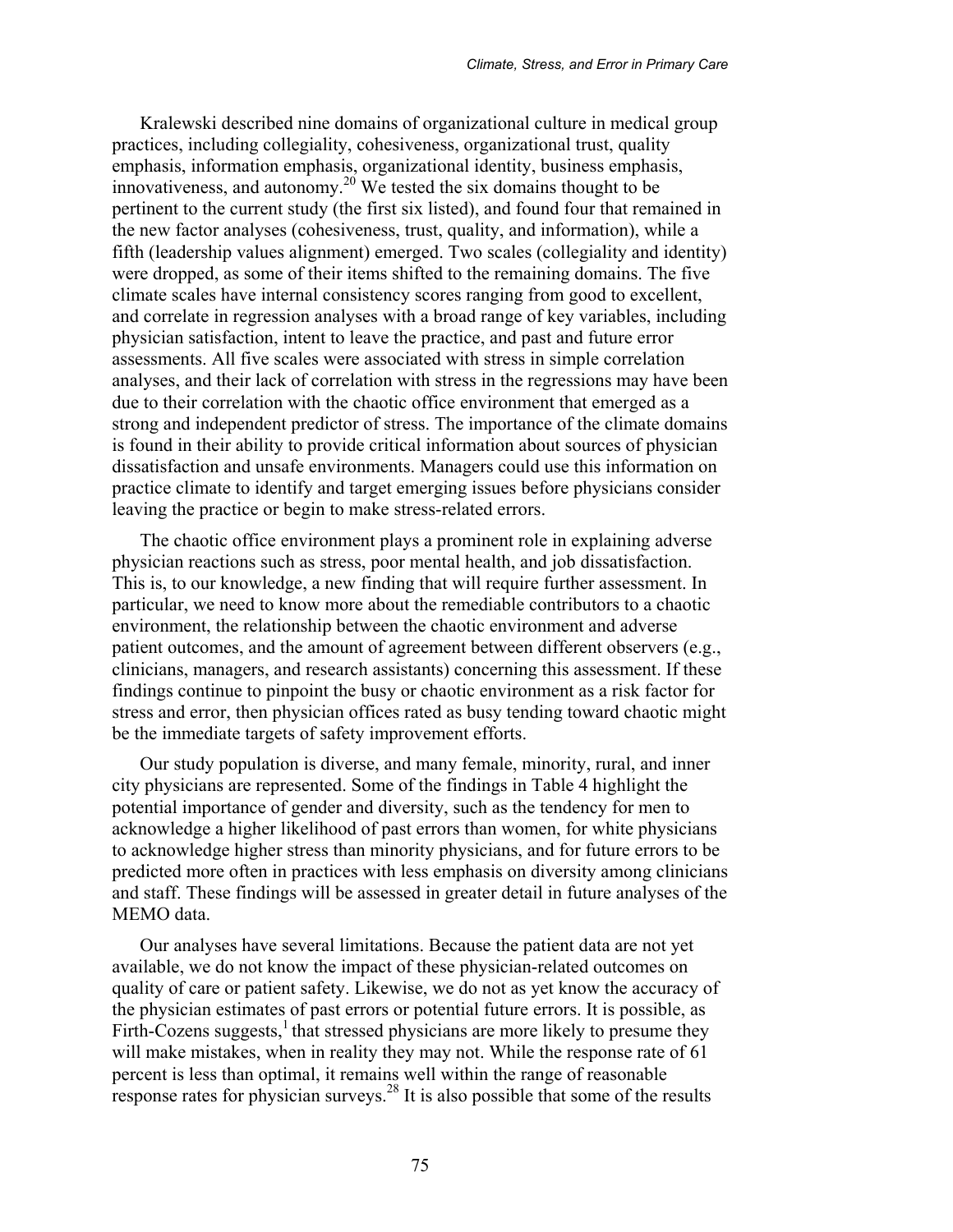have been inflated by common method variation. Lastly, our cross-sectional data cannot determine causality. Fortunately, some causality questions will be addressed in the third phase of our study.

## **Conclusions**

Physician stress is prevalent in primary care, and stress and the tendency to err are associated with different aspects of organizational climate and the pace of the office environment. Key contributors to unfavorable physician reactions such as stress, dissatisfaction, and intent to leave the practice included insufficient resources, chaos in the office environment, diminished trust in the organization, and diminished control of the workplace. The tendency to make mistakes was associated with a lack of emphasis on quality, information, and communication. These findings suggest that primary care offices can be made safer by emphasizing information and communication, promoting a culture of quality rather than quantity of care, and targeting the hectic office environment for improvements.

## **Acknowledgments**

Support for this work came from Grant # RO1 HS11955-01 from the Agency for Healthcare Research and Quality. Other members of the MEMO investigative team include Mark Schwartz, Deborah Dowell, Perry An, Joseph S. Rabatin and Karla Felix, New York University, NY, NY; William Scheckler, James Bobula, John Frey, Jessica Sherrieb, Jessica Grettie, University of Wisconsin, Madison; Laura Paluch, Aurora Sinai Medical Center, Milwaukee, WI; Barbara Horner Ibler, University of Wisconsin, Milwaukee; Elianne Riska, Abo Akademi University, Turku, Finland; Bernice Man and Anita Varkey, Rush University, Chicago, IL; Elizabeth Arce, Cook County Hospital, Chicago, IL; JudyAnn Bigby, Brigham & Women's Hospital, Boston, MA; T. Robert Konrad and Peggy Leatt, University of North Carolina, Chapel Hill, NC; and Stewart Babbott, Baystate Medical Center, Springfield, MA.

## **Author affiliations**

Department of Medicine, University of Wisconsin (ML, LBM, JM). Department of Family Medicine, University of Wisconsin (MM, MBP). Department of Management and Marketing, University of Alabama (EW). Division of General Internal Medicine, Medical College of Wisconsin (AM).

*Address correspondence to*: Mark Linzer, M.D.; Section of General Internal Medicine, University of Wisconsin-Madison, 2828 Marshall Court, Suite 100, MC 9054, Madison WI, 53705. Phone: 608- 265-8118; e-mail: mxl@medicine.wisc.edu.